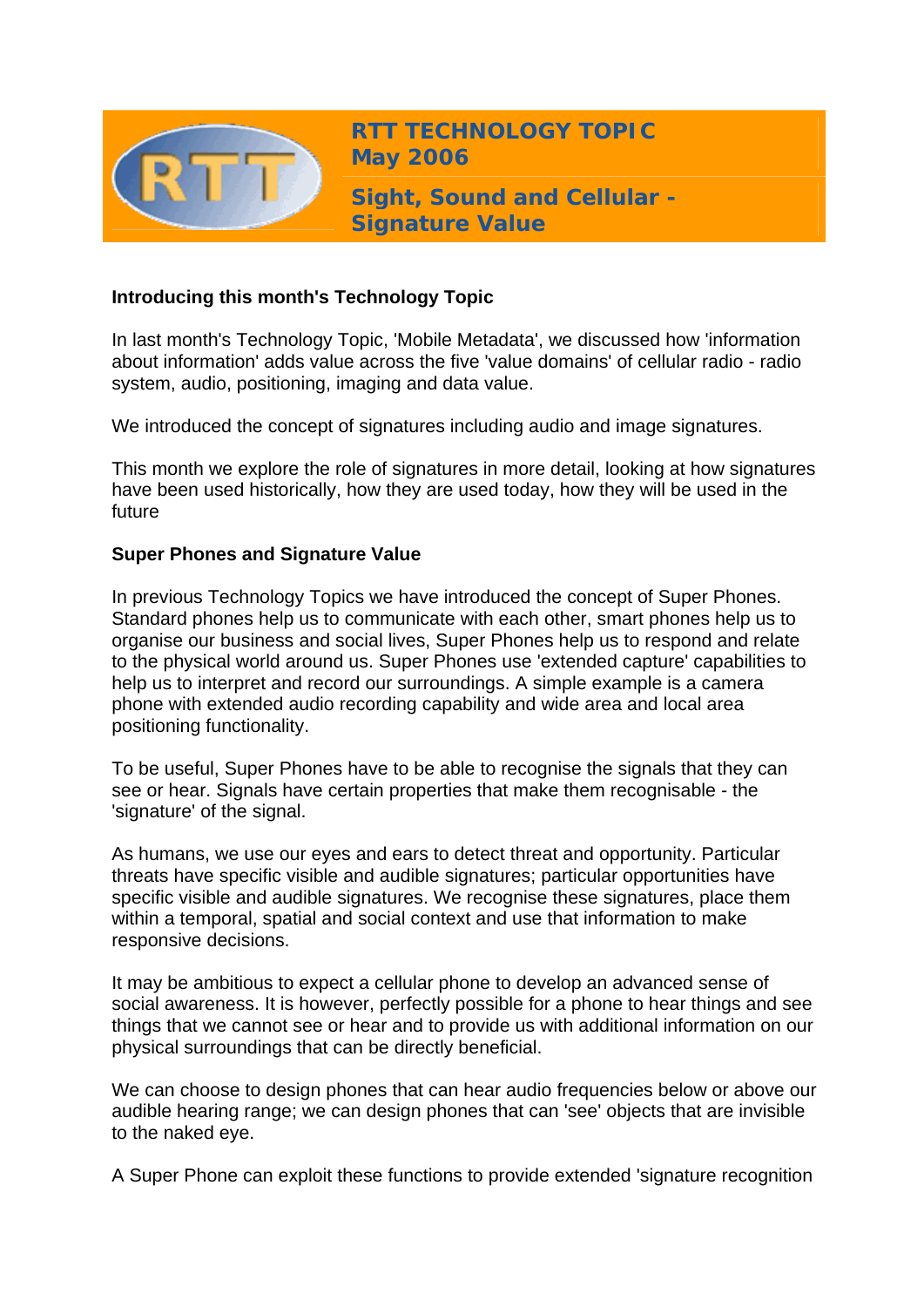capability'.

The ability to recognise signatures, defined as we shall see very broadly, makes a phone more useful

#### **What is a signature?**

A signature is a sign that allows us to identify the nature of a particular person or object.

The presence of a signature provides us with a proof of identity and/or a proof of intent.

Signatures do not provide absolute proof of identity or intent but are helpful in establishing mutual trust between two or more parties. These parties can be people or things.

Humans have used written signatures for at least 40,000 years. Cave paintings are an early example still available for us to study today

#### **Digital signatures as an extension of traditional Signature functionality**

Digital signatures provide an additional mechanism by which a signature exchange can take place, establishing a degree of trust between two entities. The level of trust is dependent on the uniqueness of the signature. A signature can be made more unique and therefore more secure if a number of identifying properties can be combined. For example, a PIN number can be combined with fingerprint recognition and iris recognition and voice recognition.

The purpose of this Technology Topic is to explore some of the signature recognition capability already available in cellular phones and potential future capabilities.

### **Radio Signatures**

When you turn your cellular phone on, the first job that the phone has to perform is to find a radio system it can talk to. A GSM phone scans a number of pre assigned signalling channels each of which contains a 'beacon channel', a time slot of a prescribed length with a prescribed pattern of 0,s and 1's that the receiver can capture and recognise. A similar process occurs in CDMA. The 'shape' of these short data bursts is in effect a 'phase argument' or 'phase change signature'.

Once the receiver has logged on to the 'beacon' burst, it can go through the process of logging on to the network using various digital identifiers, the equipment identity number and/or SIM based authentication codes.

Radio system signatures have been around for at least 50 years. CTCSS (Continuous Tone Controlled Sub Audio Squelch) is one example. CTCSS uses a group of 16 tones beneath the audio pass band (between 67 and 250 Hz) to divide out different user groups in a private radio system. It is still widely used today.

Radio signatures include of course reflected radio signatures, the basis of radar (radio detection and ranging) systems. Radar systems come in various shapes and sizes, from a few MHz to 300 GHz, from wide to very narrow pulse widths and from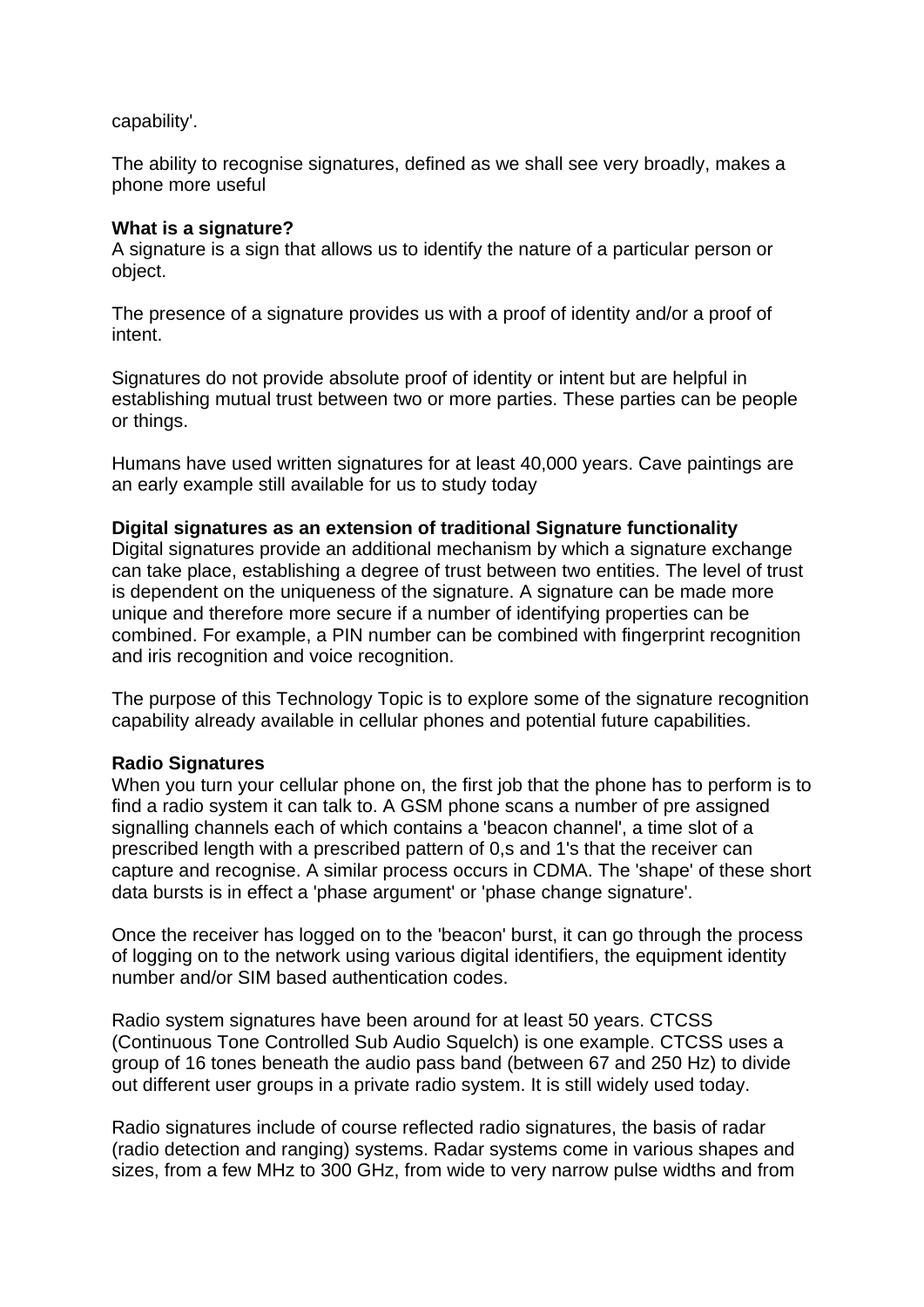low to very high power. The bandwidth, frequency and pulse width determine the range and resolution. Long 10 to 50 microsecond pulse widths are typically for imaging and .1 microsecond pulse widths for penetration.

As with all things electronic, radar systems are getting smaller. The radar guns used by the police being one example. Even reasonably sophisticated radar systems are now becoming portable. The radio signature from these systems is a function of the polarity, strength and delay of the returning signal and can be used to identify specific objects moving across the radar's field of view.

It is useful for example to be able to tell the difference between a fox, a milk float (van) and a tank.

Inferencing algorithms can be used to 'disambiguate' information. The fox has a certain size signature, speed and movement signature, spatial and temporal signature (more often seen at night and likes dustbins). The milk float tends just to appear immediately before dawn, moves slowly, is a peculiar British institution and is now a rare and threatened species. Tanks are tanks and can appear anywhere any time. They also have a particular audio signature, as do foxes and milk floats.

The combination of these multiple signatures delivers useful and valuable additional 'intelligence'. A UK company, Plextek have a portable radar system that delivers at least some of these capabilities.

### **So can I have a radar in my cellular phone?**

Well in a sense you already have in that the receiver is tracking and correcting for phase shifts and frequency shifts and Doppler shifts introduced by the mixture of direct and indirect received signal paths. It is also transmitting a radio signal though not in a format that is particularly useful for object detection or ranging. There are however systems, particularly systems based on Ultra Wide Band radio transceivers, optimised for micro positioning that can provide accurate (within 6 inches/15cm) 3D object tracking. A company called Ubisense is active in this area.

### **Other forms of radio signature detection**

Conveniently and rather remarkably, humans radiate radio energy in the terahertz band (between radio waves and the infra red band).





This provides the opportunity to develop passive object detection systems. This is not an application that is likely to arrive in your cellular phone in the foreseeable future but does provide an example of some of the future applications that are being made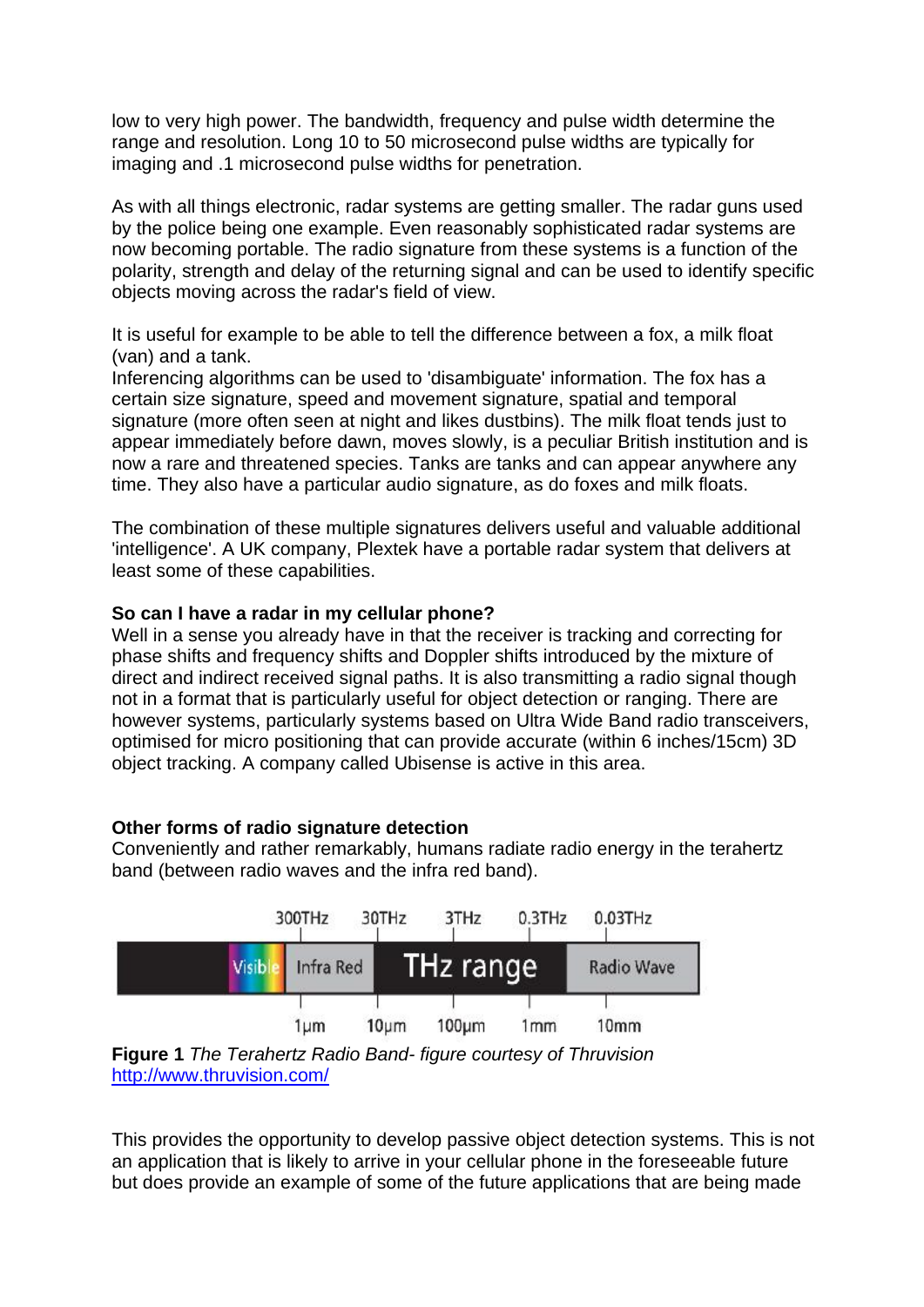possible through the use of ever more sophisticated high frequency radio receiver technologies combined with advanced signal processing techniques.



**Figure 2** *The use of the Terahertz band for object detection, using passive radiation detection techniques- picture courtesy of Thruvision* **www.thruvision.com** 

### **Audio Signatures**

Apart from the fox and the milk float and the tank, most people and many objects have audio signatures. Big Ben, referenced in last month's Technology Topic has a unique audio signature; the sea has a range of unique audio signatures. Tunes have unique signatures, a composite of the key signature and note structure.

Ring tones, particularly user generated ring tones are personal audio signatures, our voice is an audio signature.

Audio signatures can be either within the audio pass band of human hearing or below it or above it. Ultrasound signatures can be used to control lighting for example. A gong is struck mechanically at a specific frequency. The advantage is that no power is needed apart from the physical effort of striking the gong. The disadvantage is that these systems can be prone to interference and false triggering

Essentially there are many applications that can be built on top of either audible or non-audible tone signalling and we can expect a number of innovations in this area particularly as MEMS based solid state speakers and microphones become more common. The advantage of MEMS based solid state microphones and solid state speakers is that they can be integrated with the other inputs that the MEMS devices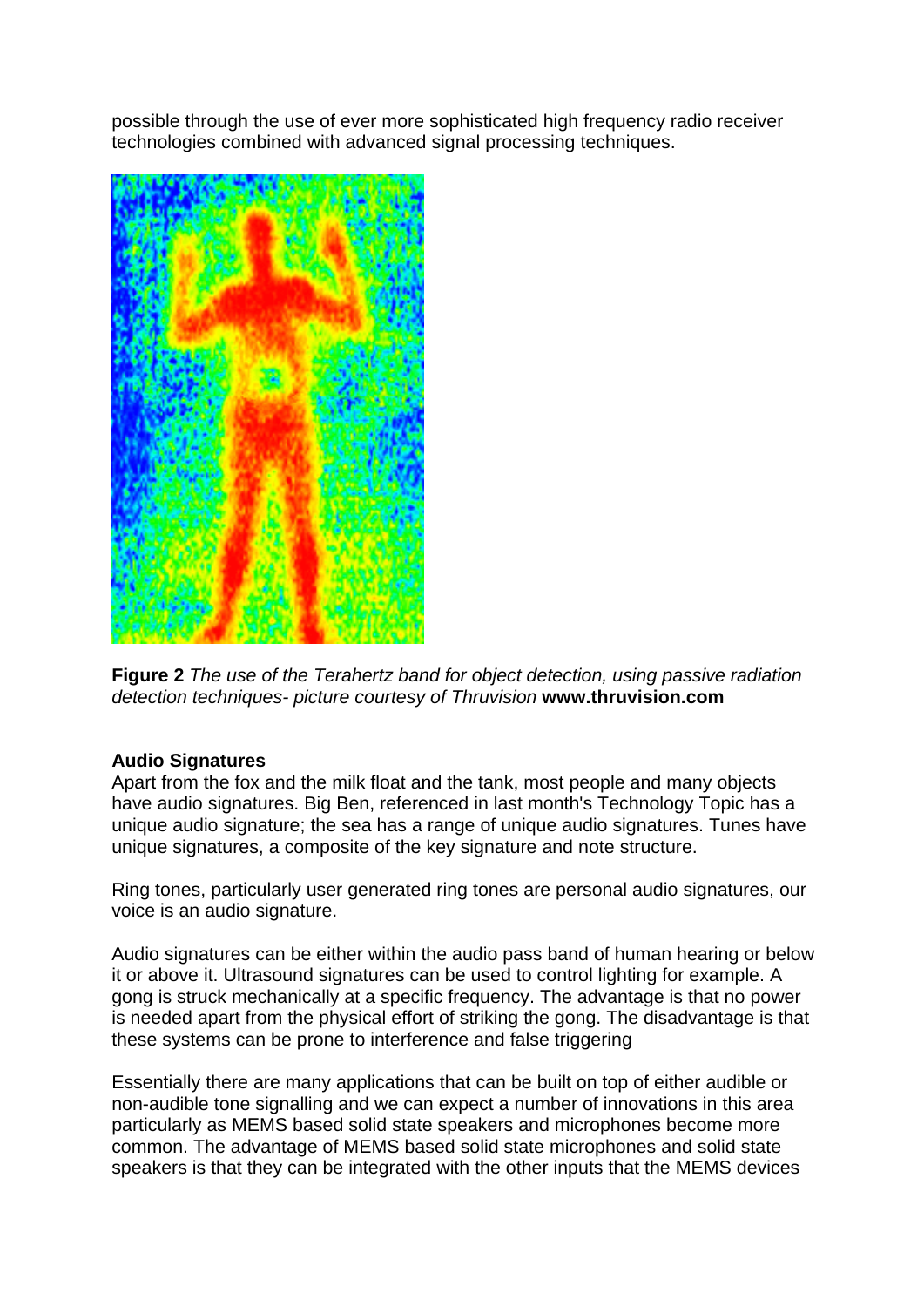can collect, for example motion and pressure. Multiple microphones can be used for noise cancellation and to provide spatial separation of the audio signals received. Multiple speakers can be used for audio beam forming. This suggests a longer term opportunity to develop simple sonar (sound navigation and ranging) functionality.

Akustica are one company presently developing innovative audio 'sensory silicon' solutions for cellular handsets, which promise to deliver some intriguing future user experience differentiation.

### **Positioning Signatures**

These include the UWB systems already referenced and MEMS micro positioning systems. The future value in these systems may lie in their integration potential, the bringing together of local area (UWB/MEMS) and wide area (cell ID, GPS, A-GPS or OTD based) systems. Positioning signatures are a function of a composite of inputs which includes position, direction, speed, altitude.

A recent presentation from an insurance company highlighted how GPS and MEMS based information collected from a car could be used to develop a unique 'driving signature' profile which differentiated 'good drivers', drivers who anticipate and therefore rarely swerve or break or accelerate sharply, from 'bad drivers' who do the opposite from very old drivers who do everything slowly. Such information has a profound impact on the calculation of risk and by implication insurable 'value' and can be combined with other temporal and spatial information to provide more accurately costed premiums (with a built in reward for good behaviour). This may seem peripheral but these are the generic applications bridging consumer and professional markets that will drive future 'bandwidth value 'in radio networks.

### **Imaging Signatures**

Image recognition and pattern recognition can be something as prosaic as the use of a camera phone to read bar codes or the ability to recognise real life objects and people. These applications are becoming available in higher end phones and are a consequence of the increasing resolution now available from CMOS and CCD sensor arrays.

As the noise performance and sensitivity of sensors improves, good imaging including colour imaging can be achieved at light levels (one lux or less) where human eyes start to lose colour and detail. CMOS and CCD sensor arrays will also capture light in the infra red band and the ultraviolet band. In other words they have a response curve that is potentially substantially wider than the human visual response curve. There are a number of light based detection and ranging (LIDAR) application opportunities, the use of infra red for ranging in digital cameras being one example.

Image signatures are the basis for pattern recognition. Pattern recognition is already a widely used technique in digital cameras. Last month we referenced how a high end Nikon digital SLR looks at an image and compares the image statistics with 30,000 pre stored images in the camera, using the information for auto white balance and auto exposure calculations. Image statistics, or in other words image signatures, are the basis for most other adaptive functions in the image signal processing chain including auto focus and edge sharpening algorithms.

Still images can of course show movement, for example the distance of the blur in a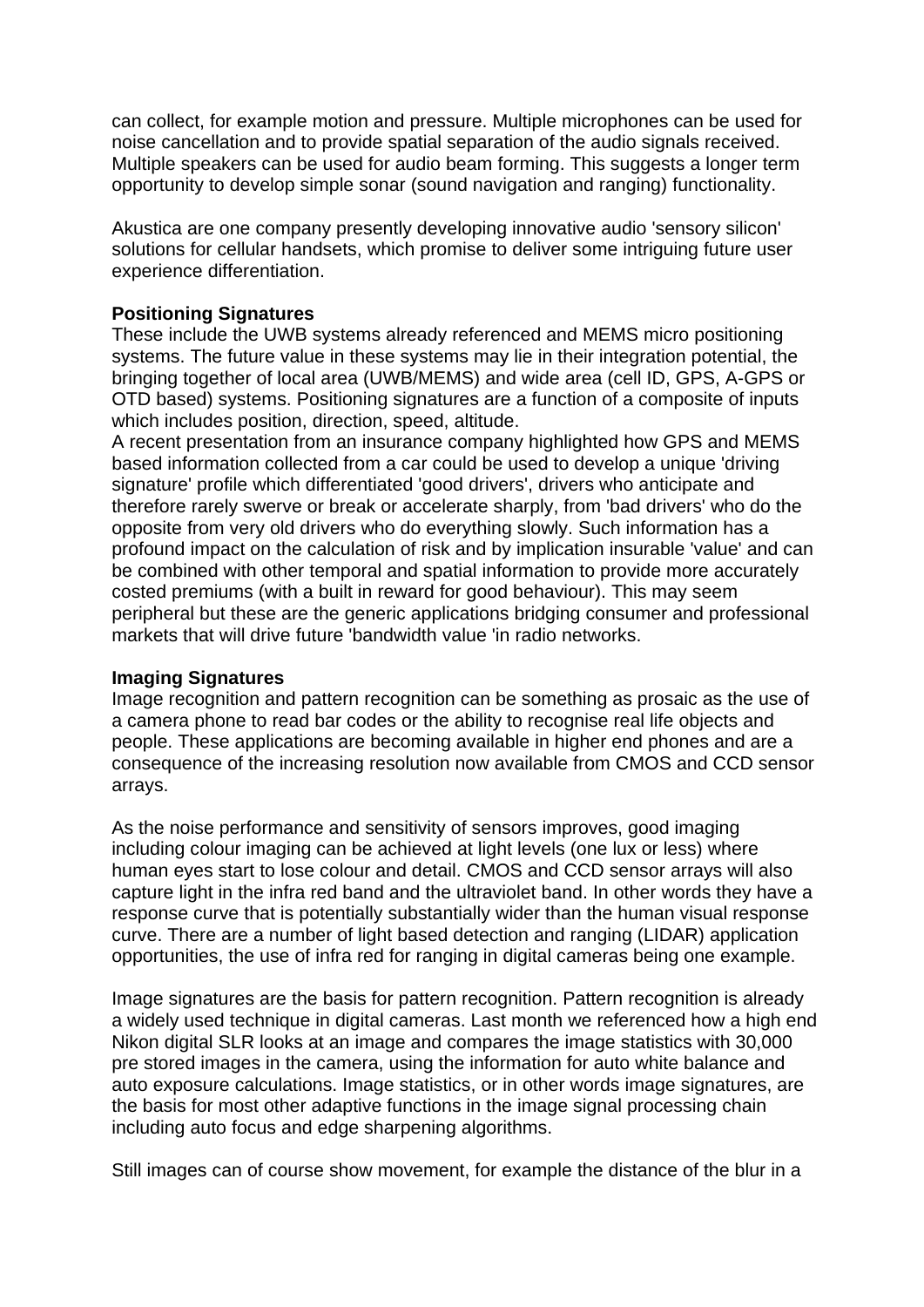speed camera directly correlates with the vehicle speed, which is why those white lines are painted on the road. Moving images also have unique signatures, sometimes known as the optical flow axis, which feed into movement detection and movement analysis algorithms.

## **Data Signatures**

In our five value domains, radio, audio, positioning, imaging, data, we rather arbitrarily divide the data component into corporate information management and personal information management. Almost any data centric application has a unique signature. The data set from a spreadsheet will have a different signature from a Power Point presentation. We said glibly earlier in this Technology Topic that it was probably implausible for phones to develop an advanced sense of social awareness or 'social sensitivity'. However, a phone does have a number of ways of knowing what we are doing at any given moment. We may for example be multi tasking, talking on the phone, looking at a spread sheet and driving, probably not a great moment to add in a call waiting message. Application awareness has a value. When integrated with other parallel radio, audio, positioning and imaging information, this value is potentially much greater.

### **Other sensory signatures**

We have called this Technology Topic 'Sight, Sound and Cellular' focusing on the use of the visual and audio sensing properties that are being added to cellular phones. Aristotle defined five senses, sight, hearing, touch, smell and taste, a list greatly extended in the 1920's by Rudolf Steiner to include balance, movement, temperature and a sense of pain and wellness. It might seem superficially ridiculous to consider adding smell and taste to a cellular phone. In practice, over time, as chemical analysis techniques improve, it is not inconceivable that certain functionality in these areas might deliver useful value. A phone that could act as a smoke alarm for example would not be too ridiculous.

### **The realisation of signature value**

Signature value is a component of user value.

User value translates into network value, which translates into handset value, which translates into semiconductor value so the topic is of generic interest to most of us.

Signature value is built on an ability to identify people, objects and situations.

The ability of a 'super phone' to capture a complex context from multiple inputs potentially supports a new generation of inferencing algorithms that will bestow additional intelligence to what was once a relatively simple communications device (the cellular phone),

The challenge will be to harness these new capabilities in a way that can be perceived as delivering tangible user benefits and by implication user value.

We may agonise over some of the privacy issues implicit in these applications but history suggests that if a net gain is achievable in terms of user benefits, then a net value gain will follow.